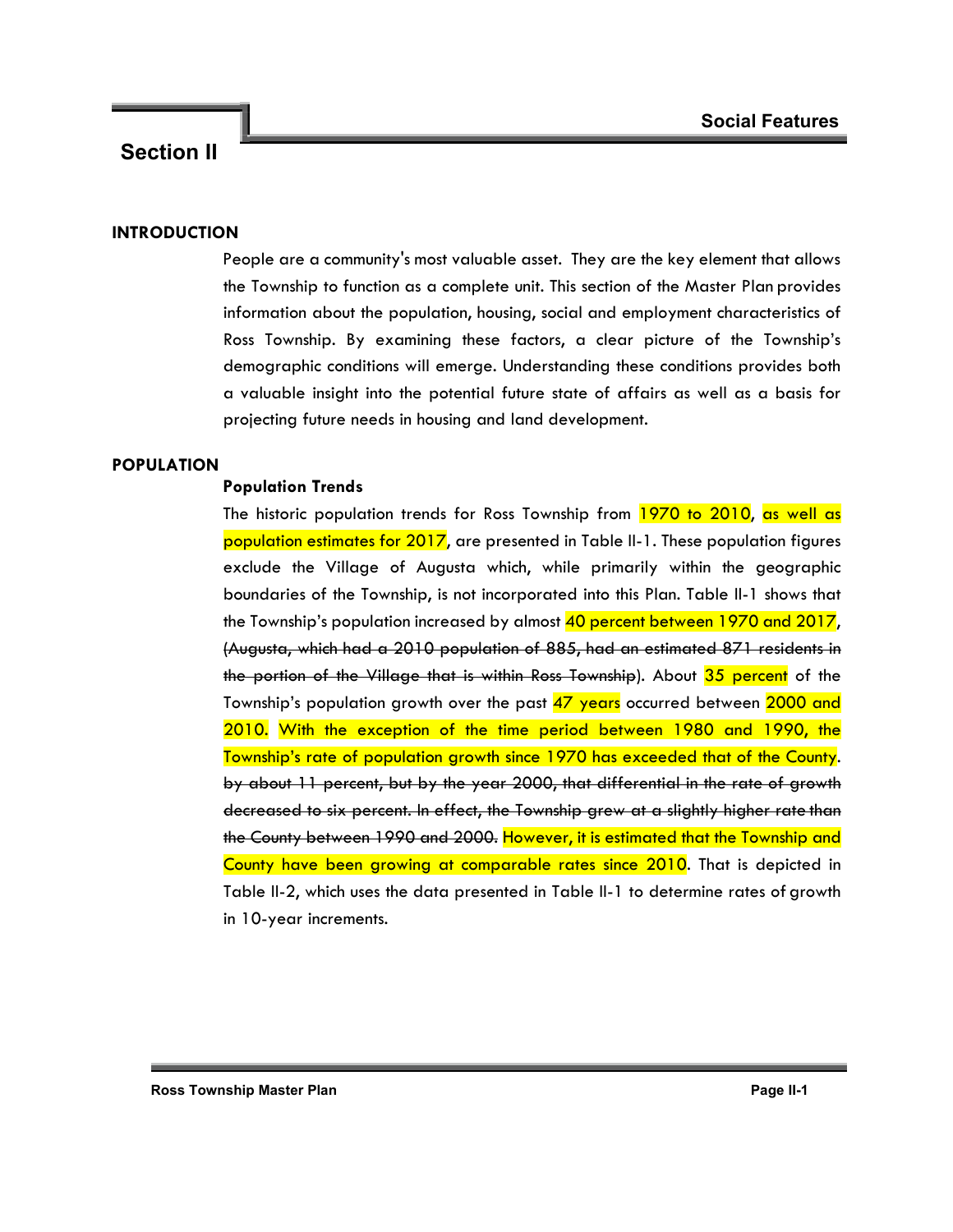|                     |       |                                         |       |       |       |         | $\frac{0}{0}$<br>Change<br>1970- |
|---------------------|-------|-----------------------------------------|-------|-------|-------|---------|----------------------------------|
|                     | 1970  | 1980                                    | 1990  | 2000  | 2010  | 2017    | 2017                             |
| Ross<br>Township    | 3,485 | 3,863                                   | 3,832 | 4,176 | 4,664 | 4,837   | 38.8                             |
| Kalamazoo<br>County |       | 201,550 212,378 223,411 238,603 250,331 |       |       |       | 259,830 | 28.9                             |

### TABLE II-1 - HISTORIC POPULATION TRENDS

SOURCE: 1970-2010 U.S. Census, 2013-2017 American Community Survey

Table II-2 also shows that the County's rate of growth has been more consistent than the Township's over the past 50 years.

|                      | $%$ Change |        | % Change % Change % Change<br>19701980 19801990 19902000 20002010 20102017 |      | % Change |
|----------------------|------------|--------|----------------------------------------------------------------------------|------|----------|
| <b>Ross Township</b> | 10.8       | $-0.8$ | 8.9                                                                        | 11.7 | 3.7      |
| Kalamazoo<br>County  | 5.4        | 5.2    | 6.8                                                                        | 4.9  | 4.0      |

### TABLE II-2 - HISTORIC POPULATION TRENDS PERCENT CHANGES

SOURCE: 1970-2010 U.S. Census, 2013-2017 American Community Survey

The Michigan Department of Management and Budget has generated population projections for all counties within the State, including Kalamazoo County. Those projections for Kalamazoo County, which were published in 2018, have been calibrated in this Plan to conform to the 2010 Census and then adjusted for each of the projected five-year increments to the year 2030. Ross Township's population forecast to the year 2030, based upon its average annual growth rate over the past 47 years (between 1970–2017) of 0.8 percent, is just over 5,300. Table II-3 presents these projections.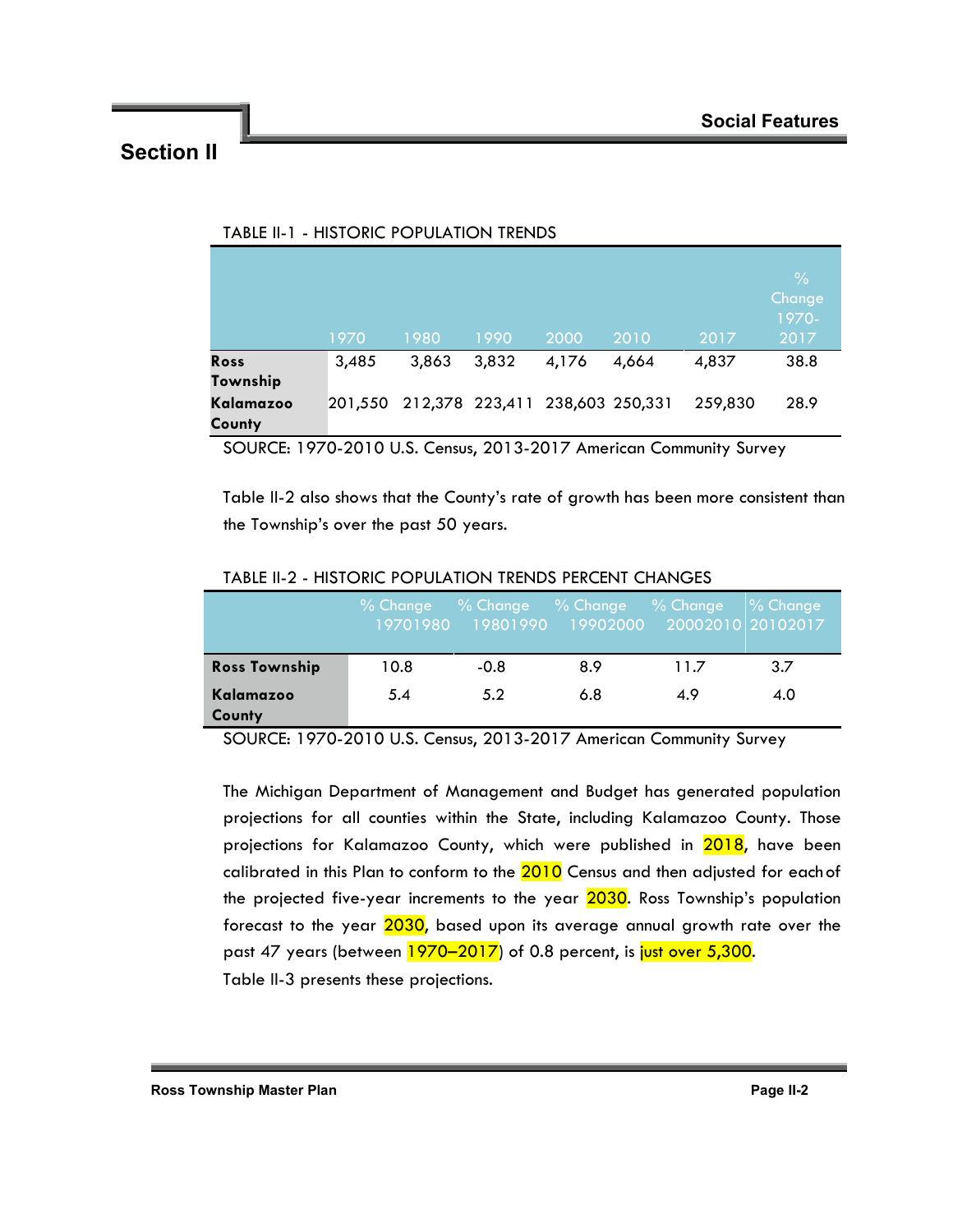It must be noted that the Township's projections are based upon past trends and reflect the potential population counts that could occur if no specific policies areput into place that would either accelerate or slow the historic growth rate. The Township has determined that it desires a relatively slow rate of population increase over the next 20 years, with an target estimated population of 6,000 or fewer residents. While this "target" exceeds the projected 2020 population depicted in Table II-3, A 2040 population of 6,000 is determined appears to be more realistic This is due to in light of the accelerated level of development that has occurred in the last 10 years and is likely to occur over the next 20 years. The population forecasts used in this Plan to define the land use needs of the Township over the next 20 years are identified in Section VII.

### TABLE II-3 - POPULATION PROJECTIONS 2020 – 2030 BASED UPON HISTORIC TRENDS

|                         | 2010    | 2015/   | 2020    | 2025    | 2030    | %Change<br>2010-2030 |
|-------------------------|---------|---------|---------|---------|---------|----------------------|
| <b>Ross Township</b>    | 4.664   | 4.784   | 4.974   | 5.174   | 5.379   | 15.3                 |
| <b>Kalamazoo County</b> | 250.331 | 259,830 | 267,738 | 278,172 | 290,090 | 15.9                 |

SOURCE: Population Projections, Michigan Dept. of Management and Budget, 2018 (Township Projections)

### **Migration**

Migration is the rate that the population moved into and out of the Township and further substantiates the rate of population increase. Geographic mobility is the measure of how populations move over time, commonly measuring migration within a population. Table II-4 shows migration in Ross Township between 1985 and 1990, the latest time periods for which Census information is available. the estimated migration pattern in Ross Township in 2017. During this period, Notably, in 2017 86 percent of the population remained in the same location. Of the  $14$ percent that did move,  $\frac{7.6}{ }$  percent moved within the County, with the remaining 6.4 percent moving from outside the County. Of these new residents, 4.4 percent came from a different county in Michigan,  $1.9$  percent came from a different state, and 0.06 percent resided previously outside the United States.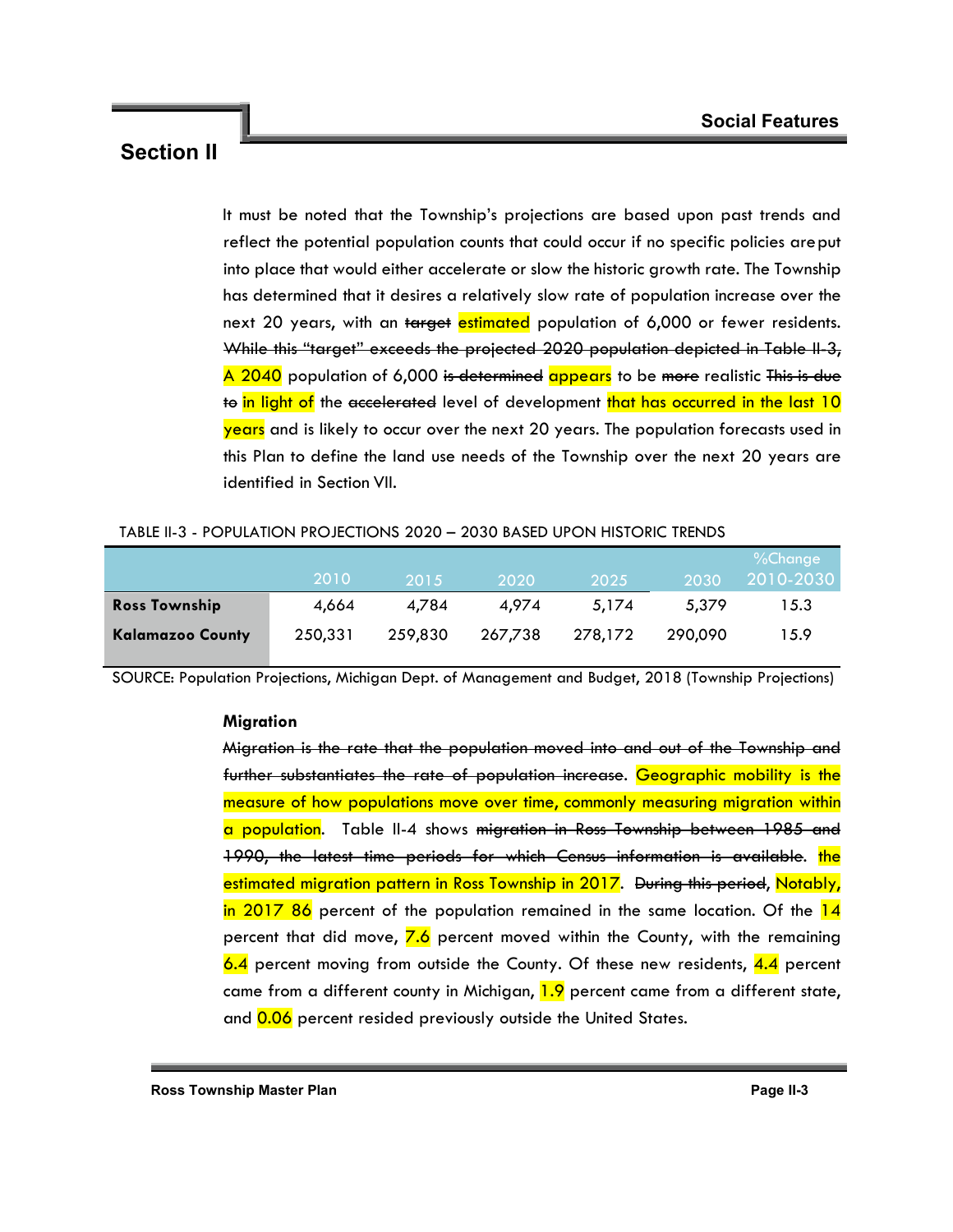|                                         | <b>Ross Township</b> |            |  |
|-----------------------------------------|----------------------|------------|--|
| <b>Residence in 2017</b>                | Size                 | % of Total |  |
| Persons 1 Year and Older                | 4,770                | 100        |  |
| Lived in Same House                     | 4,104                | 86.0       |  |
| Lived in Different House                |                      |            |  |
| In Kalamazoo County                     | 364                  | 7.6        |  |
| <b>Different County in Michigan</b>     | 209                  | 4.4        |  |
| <b>Different State</b>                  | 90                   | 1.9        |  |
| <b>Outside of United States in 1985</b> | 3                    | 0.06       |  |

|--|

SOURCE: 2013-2017 American Community Survey

Overall, the residential migration pattern indicates a stable residential base for Ross Township. Such stability is beneficial for long-term planning and investment by Township officials and residents.

Although 2020 Census data on mover ship is not yet available, the increase in residential development activity within the Township during the past several years would indicate a substantial suggest a healthy continuation of increase in new residents moving into the Township from other areas within and outside of Kalamazoo County.

### **Age Composition**

The needs and lifestyles of individuals differ among age groups, and the demands for retail goods and services, as well as public or institutional programs, change with each age group. Table II-5 shows the composition of the Township's population by age group for 2000, 2010 and 2017 relative to Kalamazoo County. The Township's age distribution includes the Village of Augusta, hence the total population in Table II-5 is different than Tables II-1 and II-3.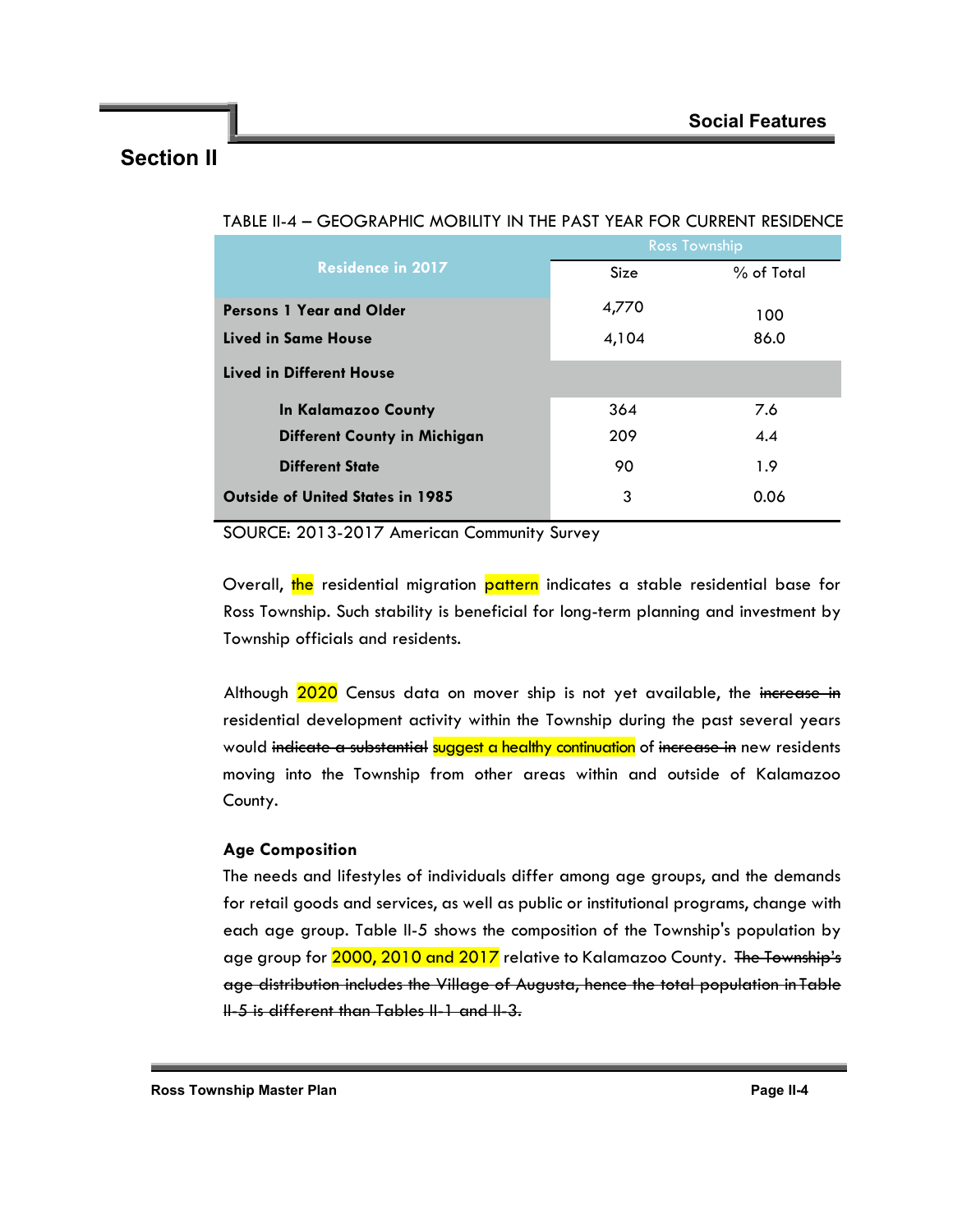| <b>Age Group</b>     |       | <b>Ross Township</b> |       |         | <b>Kalamazoo County</b> |         |
|----------------------|-------|----------------------|-------|---------|-------------------------|---------|
|                      | 2000  | 2010                 | 2017  | 2000    | 2010                    | 2017    |
| <b>Under 5 Years</b> | 250   | 180                  | 184   | 15,447  | 15,646                  | 15,735  |
| $%$ of Total         | 5.0   | 3.9                  | 3.8   | 6.5     | 6.2                     | 6.1     |
| 5-9 Years            | 352   | 243                  | 142   | 16,254  | 15,689                  | 15,383  |
| $%$ of Total         | 7.0   | 5.2                  | 2.9   | 6.8     | 6.3                     | 5.9     |
| <b>10-14 Years</b>   | 417   | 308                  | 363   | 16,453  | 15,918                  | 16,224  |
| % of Total           | 8.3   | 6.6                  | 7.5   | 6.9     | 6.4                     | 6.2     |
| <b>15-19 Years</b>   | 333   | 341                  | 349   | 20,263  | 19,456                  | 19,034  |
| % of Total           | 6.6   | 7.3                  | 7.2   | 8.5     | 7.8                     | 7.3     |
| <b>20-24 Years</b>   | 148   | 174                  | 245   | 25,197  | 27,752                  | 32,180  |
| % of Total           | 2.9   | 3.7                  | 5.1   | 10.6    | 11.1                    | 12.4    |
| <b>25-34 Years</b>   | 453   | 353                  | 567   | 32,311  | 33,196                  | 34,176  |
| % of Total           | 9.0   | 7.6                  | 11.7  | 13.5    | 13.2                    | 13.2    |
| <b>35-54 Years</b>   | 1,837 | 1,436                | 1,036 | 66,604  | 63,262                  | 60,095  |
| % of Total           | 36.4  | 30.7                 | 21.4  | 27.9    | 25.3                    | 23.1    |
| <b>55-64 Years</b>   | 599   | 855                  | 1,011 | 18,826  | 28,632                  | 31,080  |
| % of Total           | 11.9  | 18.3                 | 20.9  | 7.9     | 11.4                    | 12.0    |
| $65 + Years$         | 658   | 774                  | 940   | 27,148  | 30,780                  | 35,923  |
| % of Total           | 13.0  | 16.7                 | 19.5  | 11.4    | 12.3                    | 13.8    |
| Total                | 4,176 | 4,664                | 4,837 | 238,603 | 250,331                 | 259,830 |
| <b>Median Age</b>    | 41.7  | 47.7                 | 47.9  | 32.7    | 34.1                    | 34.1    |

### TABLE II-5 - AGE DISTRIBUTION (ROSS TOWNSHIP AND KALAMAZOO COUNTY)

SOURCE: 2000, 2010 U.S. Census, 2013-2017 American Community Survey

According to Table II-5, Ross Township has experienced consistent changes in the proportion of some age groups and variations in the proportional composition of other age groups. Over the past 20 years there has been a consistent increase significant decrease in the number of residents under the age of 9, although the proportion of the total population under the age of 5 has varied. Conversely, the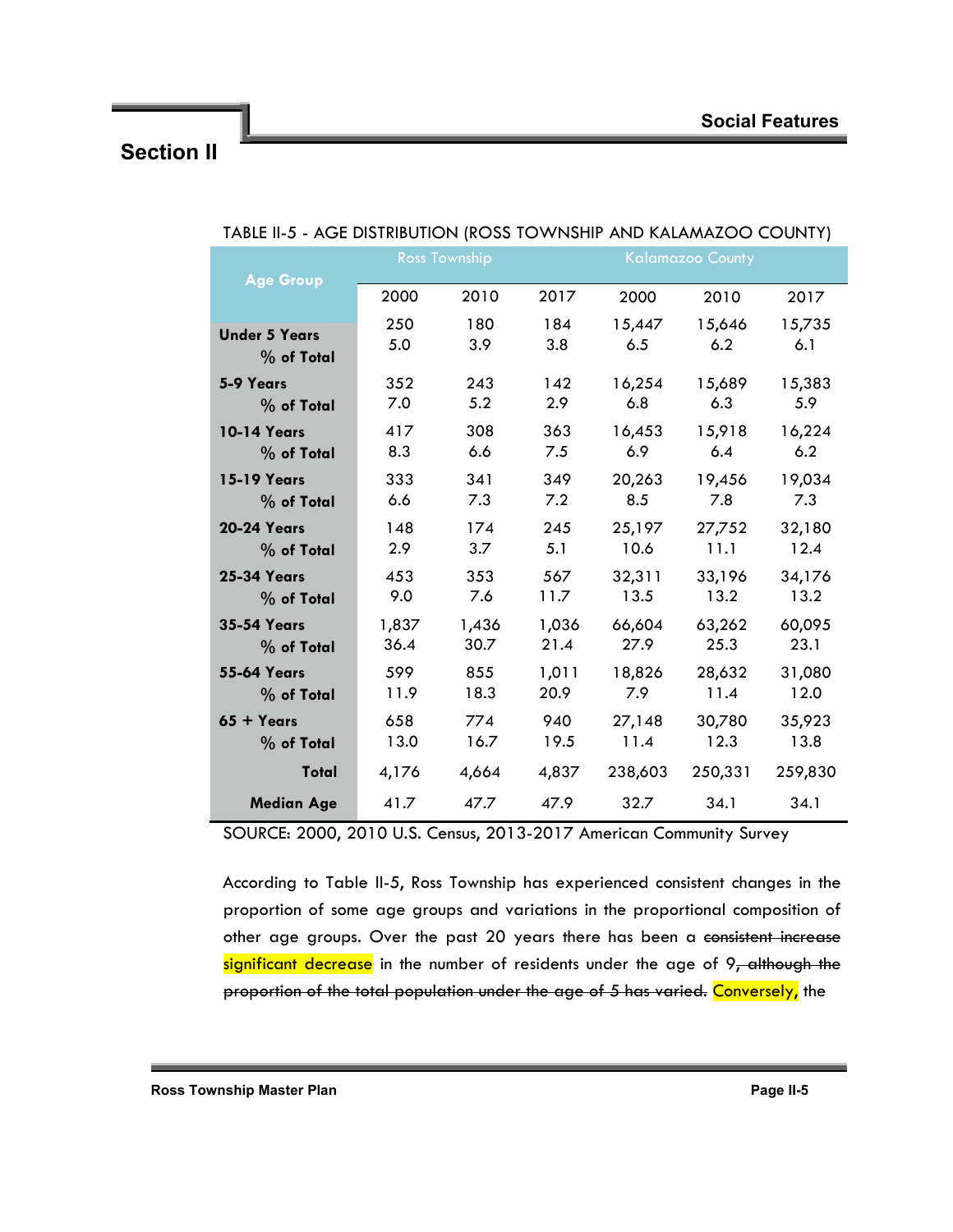number of residents between the ages of 10 and 19 decreased between 1980 and 1990 and increased between 1990 and 2000 has remained relatively stable since 2000. The number of residents between the ages of 20 and 34 declined in Ross Township between 1980 and 2000 but has shown to be very stable since 2000. have been declining over the past two decades, both in actual numbers and proportionally. This age group made up over 21 only 12 percent of the Township's population in 1980 2000 and by the year 2000 comprised only 12 percent yet by 2017 is estimated to have comprised nearly 17 percent of those living in Ross Township. All age groups over <del>35</del> 55 have consistently increased in number and proportion over the past 20 years. While there is a general similarity in the proportional distribution of age groups between the County and Township, it is significant to note that there is a substantial disparity between the two jurisdictions among those in the 20-24 under 9 and 55 and older age groups. That disparity is also becoming more significant in the 25-34 age group.

Overall, the Township's residents are getting older. This increase in older residents as a percentage of total Township residents is reflected in the consistently higher median age over each decade between 1990 and 2010. Every 10 years, the Township's median age increases by about four or five years. During that period, it has been substantially higher than the median age of the County's population in general, by an average of about six years in 1990, and an average of nine years in 2000. In 2010, that disparity increased to almost 14 years. This pattern of an aging population represents the on-going nation-wide trend of older populations, as the members of the "baby boom" generation are beginning to reach retirement age and their off-spring, the "echo generation" are fewer in number. There is, however, the beginning of a second "baby boom" generation occurring. These are the children of the "echo generation." This trend will likely result in a lowering of the median age in most communities after the next several decades.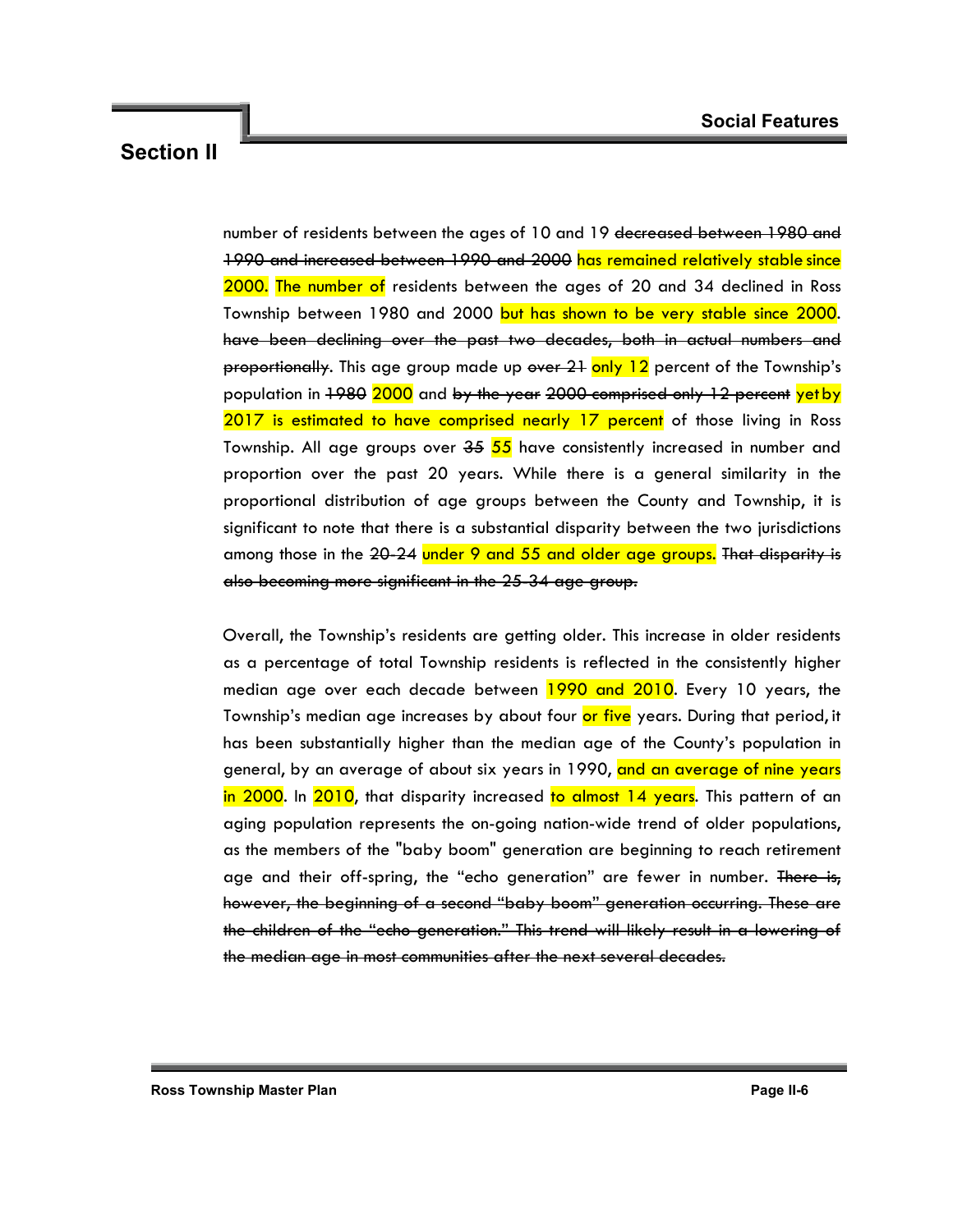| <b>Age Group</b>       |        |        | <b>Ross Township</b> |        |
|------------------------|--------|--------|----------------------|--------|
|                        | 1990   | 2000   | 2010                 | 2020   |
| Under 5 Years          | 284    | 252    | 297                  | 336    |
| % of Total             | 6.4    | 5.0    | 5.7                  | 6.0    |
| 5-9 Years              | 267    | 353    | 307                  | 336    |
| % of Total             | 6.9    | 7.0    | 5.9                  | 6.0    |
| <b>10-14 Years</b>     | 244    | 419    | 417                  | 391    |
| % of Total             | 6.5    | 8.3    | 8.0                  | 7.0    |
| 15-19 Years            | 325    | 333    | 328                  | 464    |
| % of Total             | 5.5    | 6.6    | 6.3                  | 8.3    |
| <b>20-24 Years</b>     | 415    | $+46$  | $+82$                | 207    |
| % of Total             | $5+$   | 2.9    | 3.5                  | 3.7    |
| <b>25-34 Years</b>     | 649    | 454    | 469                  | 61.5   |
| % of Total             | $+5.3$ | 9.0    | 9.0                  | $++0$  |
| <b>35-54 Years</b>     | 952    | 1,837  | +,927                | 7,761  |
| % of Total             | 31.8   | 36.4   | 37.0                 | 3.15   |
| 55-64 Years            | 291    | 601    | 594                  | 699    |
| % of Total             | $+0.7$ | $+1.9$ | $+1.4$               | $+2.5$ |
| $65 + Y_{\text{ears}}$ | 406    | 656    | 688                  | 783    |
| % of Total             | $+1.8$ | $+3.0$ | $+3.2$               | $+4.0$ |
| Total                  | 3,832  | 4,176  | 4,617                | 5,105  |
|                        |        |        |                      |        |
| <b>Median Age</b>      | 37.5   | 41.7   | 42.6                 | 43.2   |

TABLE II-6 - PROJECTED AGE DISTRIBUTION ROSS TOWNSHIP 2000-2020

SOURCES: Michigan Department of Management and Budget, 1996

Using Michigan Department of Management and Budget population age projection for Kalamazoo County and applying them to the 2000-2020 population projections, a generalized picture of future population age distribution for the Township can be obtained. Table II-6 presents the estimated age distribution projections, and indicates a continuing aging of Ross Township's population. The median age increases from 47.7 in 2010 to an estimated in 2030.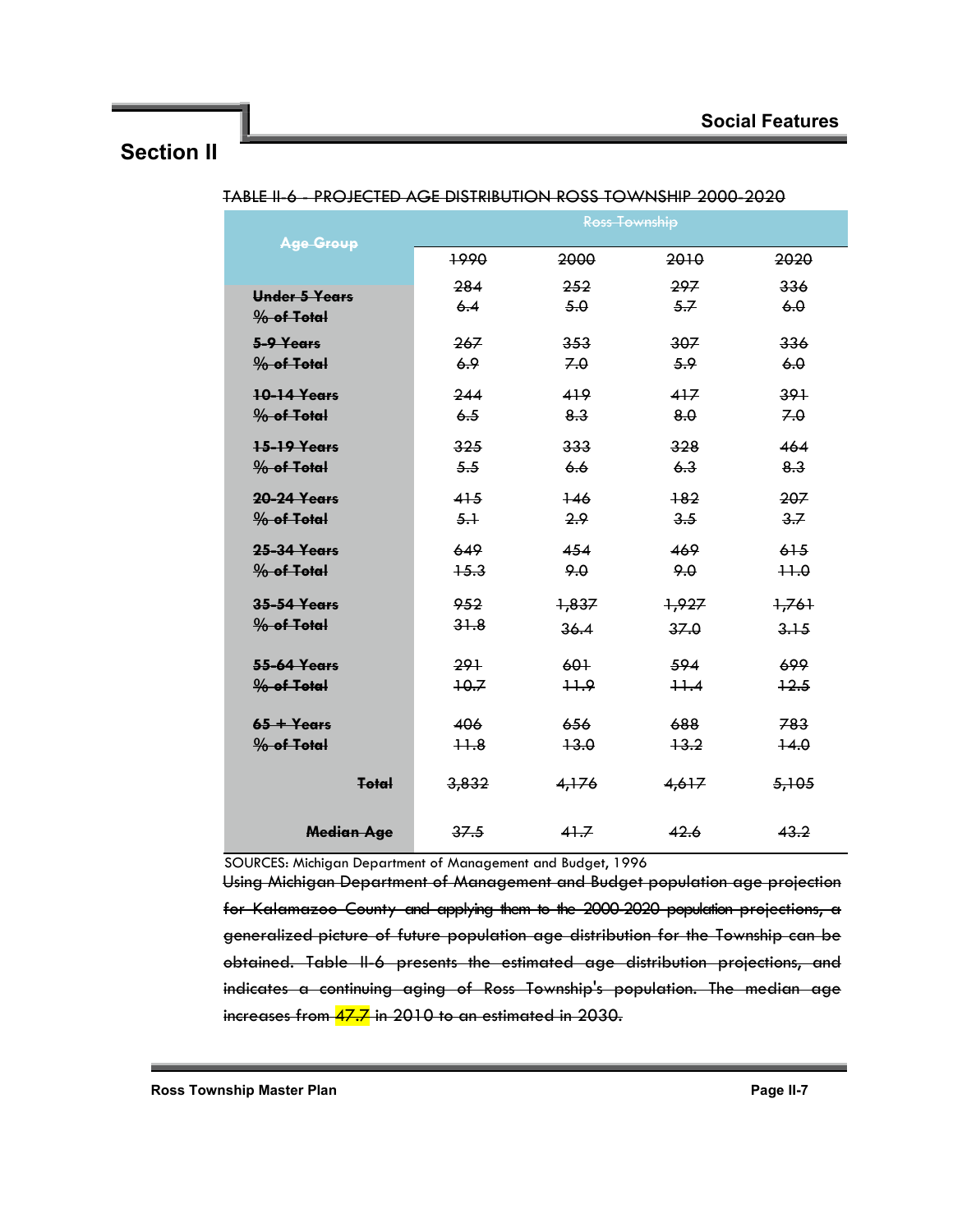### **Summary**

The population of Ross Township has grown over the past 50 years with the population count fluctuating over each 10-year period. As households continue to be attracted to suburban and rural areas, it is anticipated that the growth of the Township's population will continue. While there have been relatively substantial variations among 10-year growth increments, a more accurate predictor of future population growth is the long-term trends of the past 50 years. Those trends reflect an annual growth rate of a little less than one percent. Projecting that long-term rate over the next 20 years, the Township could expect a 2040 population of  $5,800$  to 6,000. Current residents and Township leaders have indicated a desire for a "slow growth" approach to future development, which includes a population "target" for the year 2040 that would generally conform to the projected long-term trends.

The Township's residents continue to get older, following a national trend. This aging of the population is manifested to a greater degree in the Township than in Kalamazoo County in general, with the disparity in median age between the two jurisdictions increasing significantly since 1990, to the point where the average resident in the Township is  $14$  years older than the average resident in the County.

### **HOUSING**

### **Household Composition**

The number and type of households within the Township influence the social and economic dynamics of the Township and consequently impact the quantity and character of land development. Households are the standard unit of measurement for evaluating and projecting the number of housing units, retail sales and community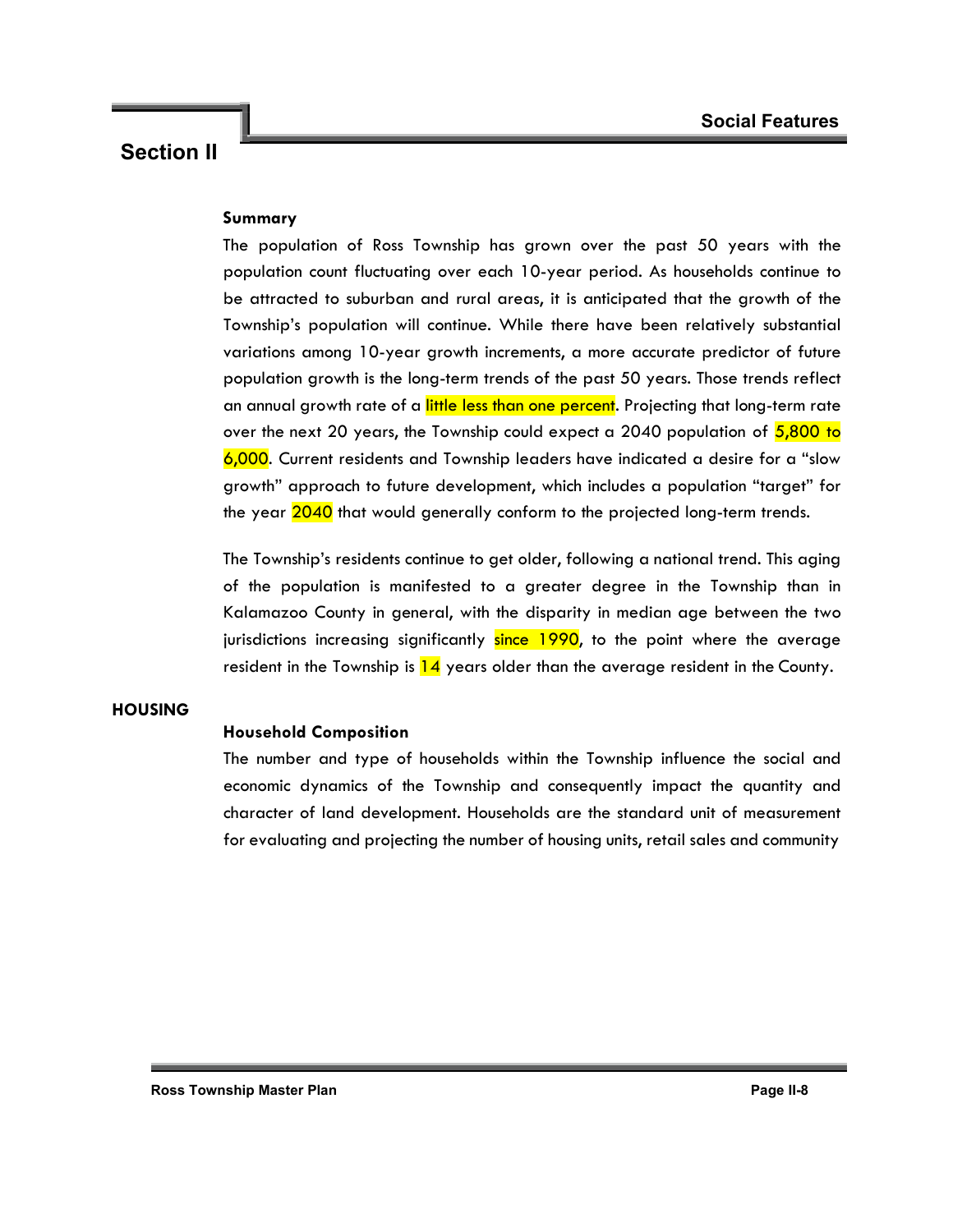facilities and services. Table  $II$ -6 shows the growth trends in the number of households in Ross Township between 2000 and 2017.

Between 2000 and 2017, households in the Township increased at an annual rate of 1.5 percent, which was slightly greater than the average annual population growth during this time period of just under one percent. This differentiation between household and population growth is a trend seen in many communities across Michigan and the nation, and is caused by a decrease in the number of individuals living in each household (average household size). Therefore, even while the population of a community increases slowly, stabilizes or declines, the number of households will increase.

The composition of a household is reflected in the number of people living within a residence as well as the relationship between them. A household may consist of a married couple with or without children, a single parent with children, two or more unrelated people living in a dwelling and sharing household responsibilities, or a person living alone.

Table II-6 depicts the composition of households in the Township in 2000, 2010 and 2017, reflecting a number of characteristics and trends that should be considered in planning for the future. Although the number of households has increased between over the three periods, traditional two-parent family households (households comprised of a family with a husband and wife), have decreased in actual numbers, as well as having proportionally decreased from 88 percent in 2000 to 80 percent in 2017. That is a result of an increase in the number of single persons and oneparent households, which reflects a national trend that has been occurring since the 1960s.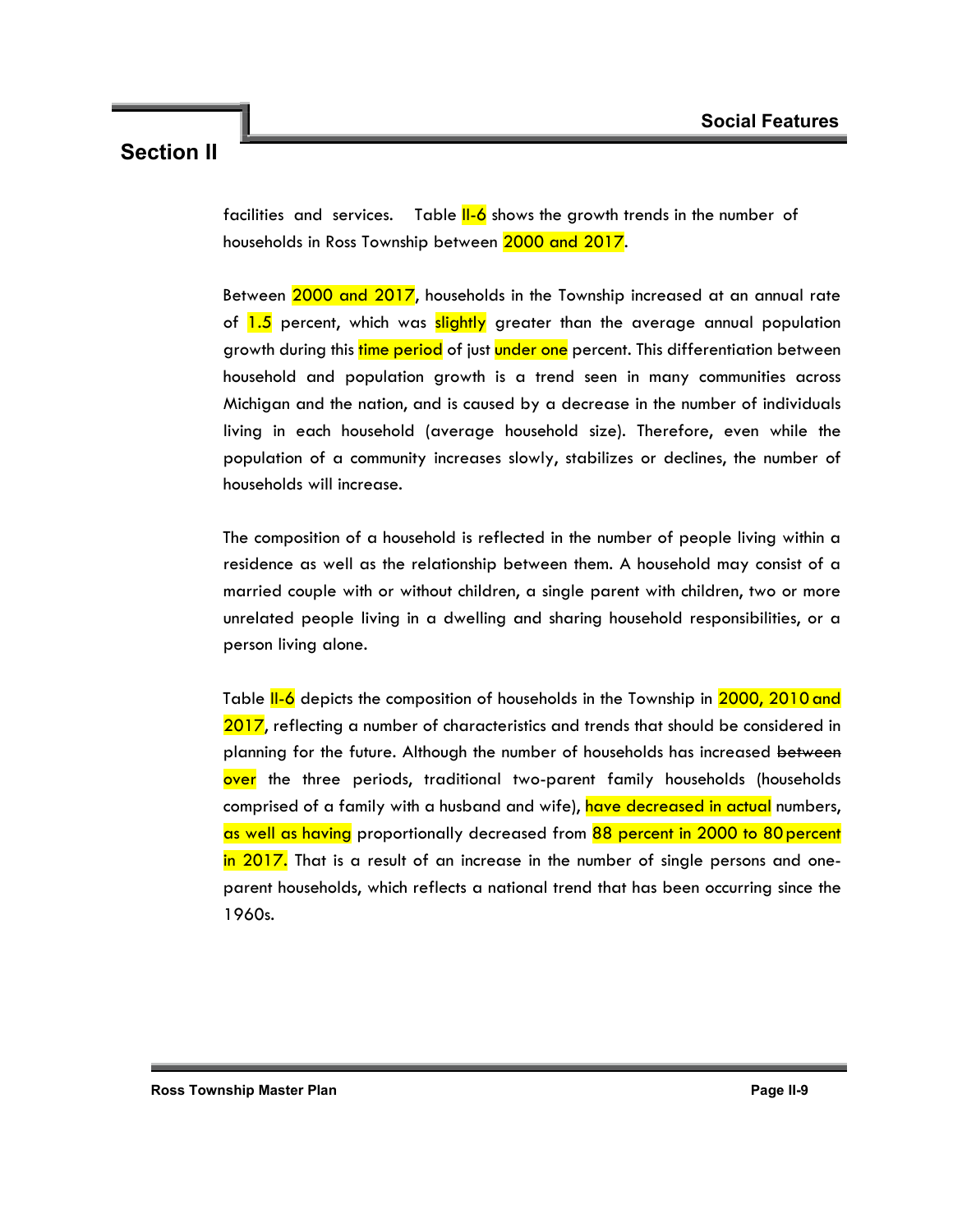|                                 |       | <b>Ross Township</b> |       |
|---------------------------------|-------|----------------------|-------|
|                                 | 2000  | 2010                 | 2017  |
| <b>Number of Households</b>     | 1,680 | 1,946                | 2,055 |
| <b>Family Households</b>        | 1,249 | 1,382                | 1,381 |
| % of Total Households           | 74.3  | 71.0                 | 67.2  |
| <b>Married Couple Families</b>  | 1,094 | 1,161                | 1,108 |
| % of Families                   | 87.6  | 84.0                 | 80.2  |
| <b>With Children Under 18</b>   | 398   | 369                  | 478   |
| % of Married Couple Families    | 36.3  | 31.8                 | 43.1  |
| <b>Female Head of Household</b> | 103   | 145                  | 210   |
| % of Families                   | 9.8   | 10.5                 | 15.2  |
| <b>With Children Under 18</b>   | 71    | 74                   | N/A   |
| % of Female Household Families  | 68.9  | 51.0                 | N/A   |
| <b>Nonfamily Households</b>     | 431   | 564                  | 674   |
| <b>One Person</b>               | 448   | 464                  | 490   |
| 65 and Older                    | 155   | 161                  | 250   |
| % of One Person Household       | 34.6  | 34.7                 | 51.0  |

### TABLE **II-6** - HOUSEHOLD COMPOSITION

SOURCE: 2000, 2010 U.S. Census, 2013-2017 American Community Survey

The number of married couple families with children under 18 has remained relatively similar in number and percentage to the married couple families over the past 17 years, indicating a stabilizing effect on households. and reflecting an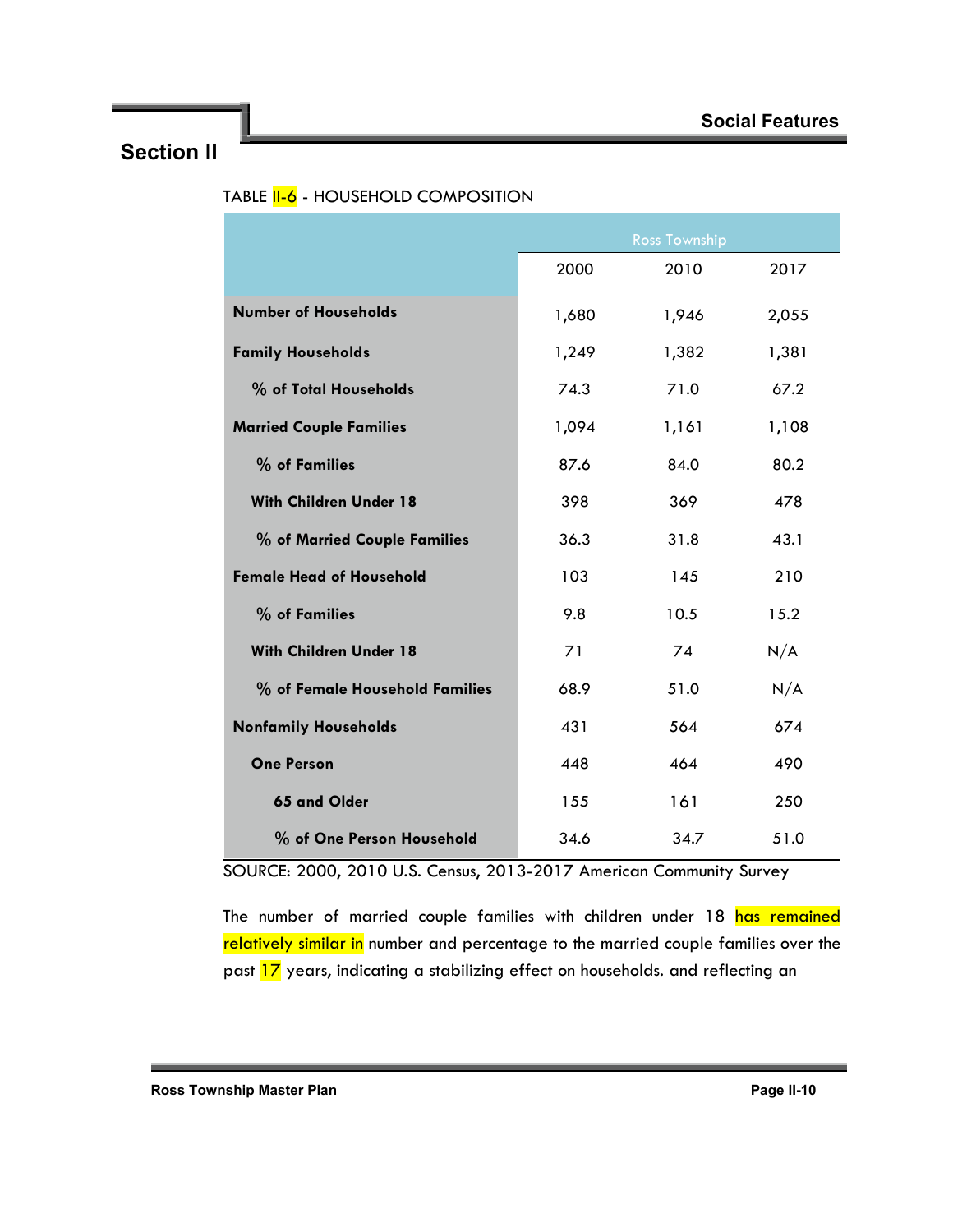increased propensity of married couples to have children (related to the second "baby boom" phenomenon mentioned earlier). Though steady between 2000 and 2010, there has been a marked increase in the number of female-headed households since 2010. the result of a continuing high rate of divorce and out-ofwedlock births. This segment of the population can be vulnerable to financial instability and the need for social services. Nonfamily households also continued to increase during the last 20 years, though at about half the pace than the trend that occurred between 1980 and 2000. The majority of those households  $(73%)$  were comprised of single persons, with the proportion of those who are over the age of 65 increasing between 2000 and 2017. During the same period, as identified in Table II-5, there was an increase in the number of residents in that age group. This would indicate that the one-person households of 65 and Older will likely continue to increase in number and proportion in the Township.

#### **Housing Occupancy**

Between 2000 and 2017, there was an estimated net increase of only 10 housing units, or 0.5 percent, within the housing stock in Ross Township, slightly less than the 1.2 percent increase in households (24) during that same period. Typically, most communities experience a greater increase in the number of housing units than the number of households over a defined period of time. In Ross Township's case, the reverse implies that during that 20-year period, This trend would be supported by the substantial number of seasonal homes (primarily around the major lakes) that continue to be converted to year-round units. This generally serves to increase the overall quality of the Township's housing stock, as well as the average value of a home.

Table II-7 presents Ross Township's total occupied- and renter-occupied housing between 2000 and 2017. The Township experienced little movement in the owneroccupied and renter-occupied housing picture between 2000 and 2017, with a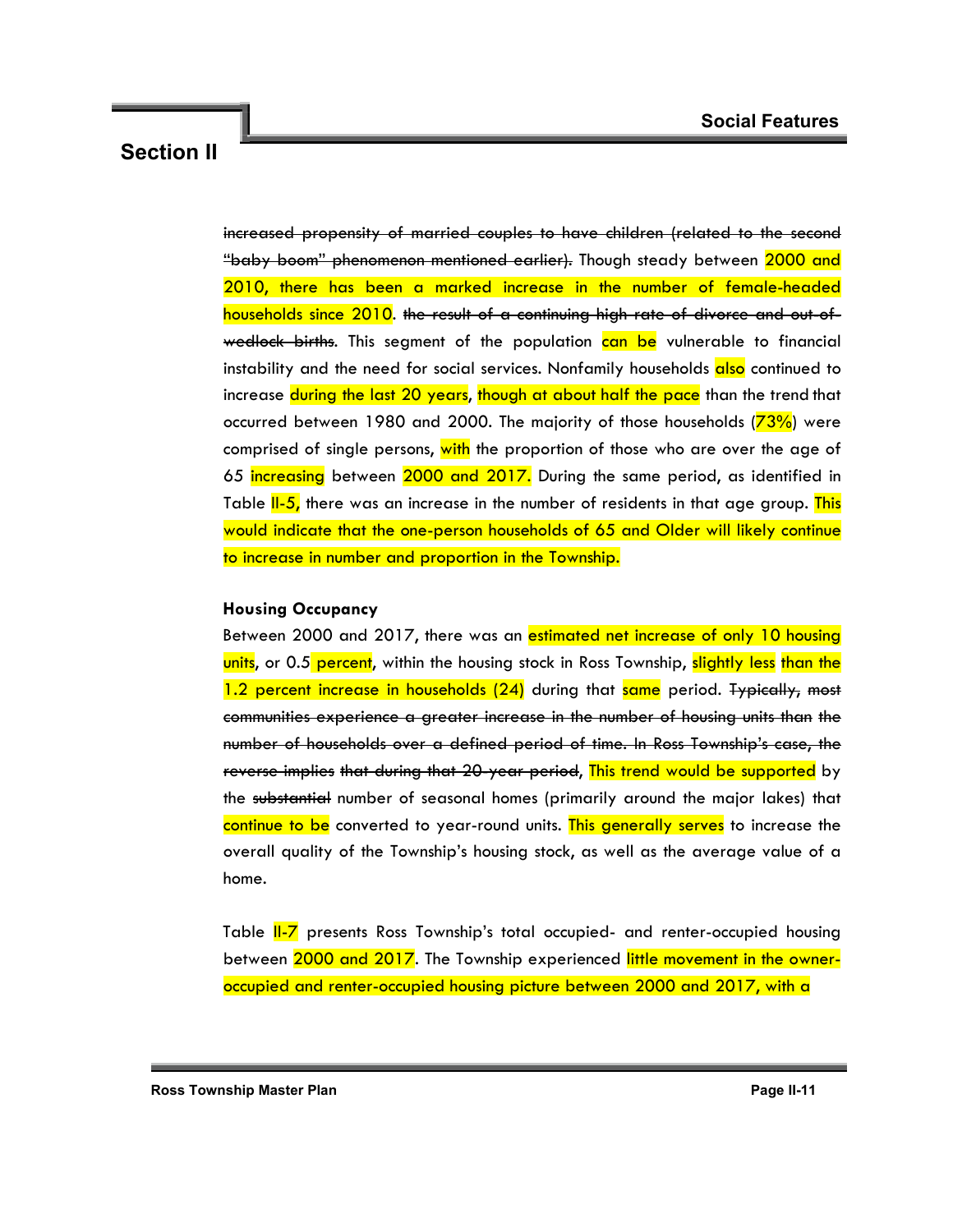steady 84 percent of the occupied housing stock remaining owner-occupied. This is a positive trend for Ross Township, as residents who own their own homes create a more stable environment, one where they have a vested interest in their community's future.

|                                    | 2000  | 2010  | 2017  |
|------------------------------------|-------|-------|-------|
| <b>Total Units</b>                 | 2,334 | 2,378 | 2,344 |
| <b>Occupied Units (Year-round)</b> | 2,031 | 1,946 | 2,055 |
| $%$ of Total                       | 87.0  | 81.8  | 87.7  |
| <b>Owner-Occupied Units</b>        | 1,721 | 1,663 | 1,730 |
| % of Occupied                      | 84.7  | 85.5  | 84.2  |
| <b>Renter-Occupied Units</b>       | 310   | 283   | 325   |
| % of Occupied                      | 15.3  | 14.5  | 15.8  |

TABLE **II-7** - ROSS TOWNSHIP HOUSING UNITS 2000 - 2017

SOURCE: 2000, 2010 U.S. Census, 2013-2017 American Community Survey

Almost nine out of 10 housing units were occupied year-round between 2000 and 2017. The balance was either used for seasonal occupancy or were vacant and for rent or for sale. This reflects the character and geographic location of Ross Township. Located between Kalamazoo and Battle Creek, the Township is considered more of a "bedroom" community than a summer or winter resort area. Although the Township's lakes, particularly Gull Lake, are recreation resources, the majority of those who use the lakes are year-round residents and those who live in nearby communities within easy commute distance to the Township. Consequently, seasonal residents comprise only a small portion of the Township's population.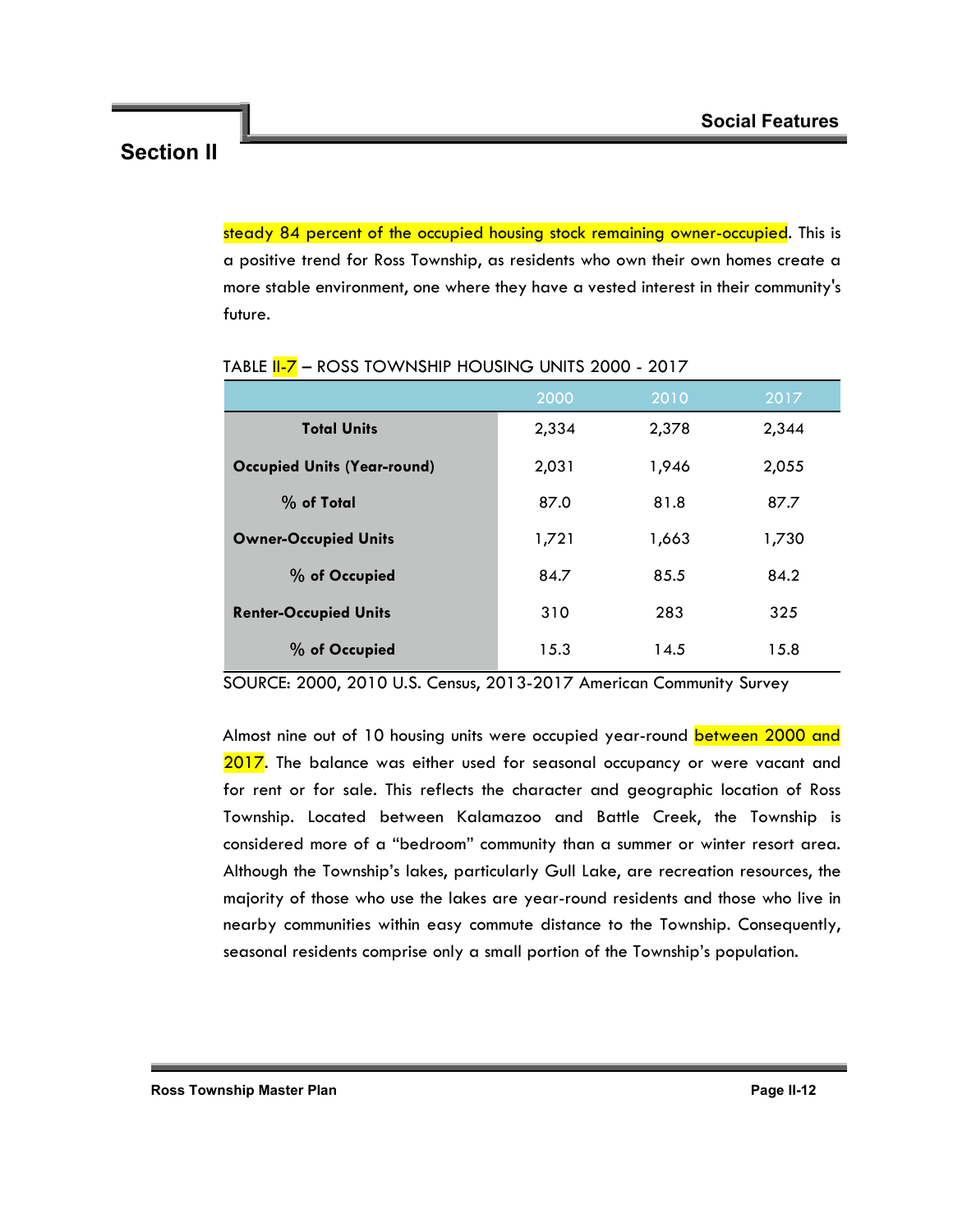### **Age and Value of Housing**

The quality and cultural significance of a community's housing stock is reflected in the age of that stock. The period during which much, if not most, of the housing units were built often reflect a popular architecture for that time. The types of materials that were standard in home construction during a particular period affect the structural quality of housing. For example, houses that were built up through the first part of the 20th Century used full-dimension lumber or timbers, giving greater strength to the structural integrity of the building. Some older houses typically used mass dimensions of various types of hardwood for interior finishes that is difficult or costprohibitive to obtain today. The distribution of the age of Ross Township's housing stock can be seen in Table II-8.

| <b>Year Built</b> | # of Housing | % of Total |
|-------------------|--------------|------------|
| 1939 or earlier   | 445          | 19.0       |
| 1940-1949         | 166          | 7.1        |
| 1950-1959         | 435          | 18.6       |
| 1960-1969         | 346          | 14.8       |
| 1970-1979         | 378          | 16.1       |
| 1980-1989         | 153          | 6.5        |
| 1990-1999         | 236          | 10.1       |
| 2000-2009         | 177          | 7.6        |
| 2010-2017         | 8            | 0.3        |
|                   |              |            |

### TABLE **II-8** - AGE OF HOUSING STOCK BY YEAR BUILT

SOURCE: 2013-2017 American Community Survey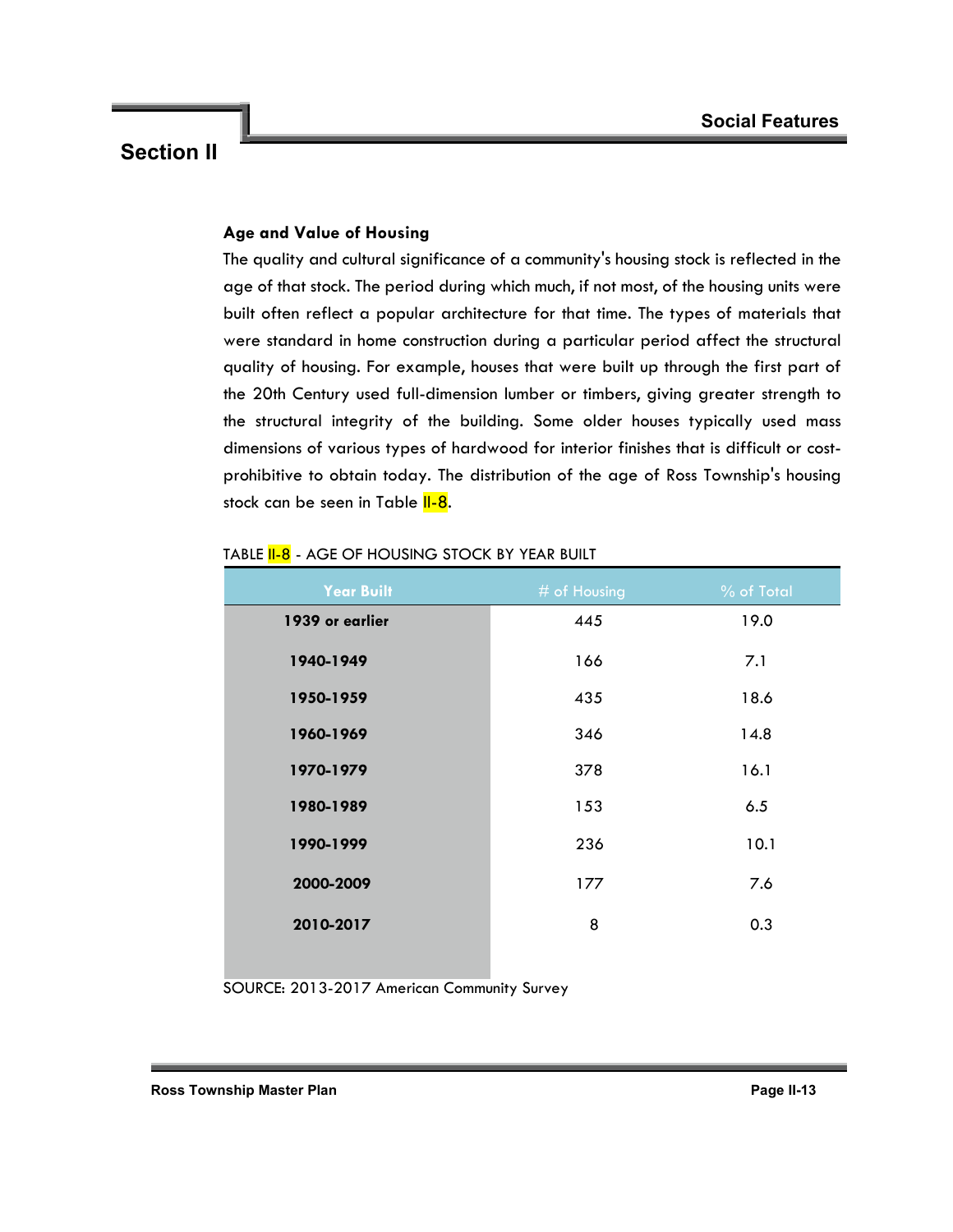According to Table  $II-8$ , approximately  $55$  percent of the Township's housing stock has been constructed since 1960. This is the general time frame during which residential building permits were first required. The remaining  $45$  percent were built in 1959 or earlier, with nearly 20 percent built before 1940. An estimated 0.5 percent, or 8 houses, were built between 2010 and 2017.

Table II-9 presents the median market value of owner-occupied housing in both Ross Township and Kalamazoo County for 2010 and 2017. 2000 Census data for detailed housing characteristics, including value, has not yet been released. The median market value of owner-occupied homes is another a good indicator of both housing quality and demand. In 2010, the median housing value of a home in Ross Township was 43.7 percent higher than the overall median housing value in the County. By 2017, this proportion decreased, but was still significantly different, at 32.4 percent higher. This reflects, to some degree, an increased demand for housing and the construction of more upper scale priced homes in the County overall relative to the Township. On the other hand, the Township's homeowner vacancy rate in  $2017$  was less than one percent compared to  $1.2$  percent in the County. An important consideration is the fact that the housing value data in the Census is derived from asking a random sample of Census survey respondents what they believe the value of their home to be. That information, which is subjective, can significantly skew the true value of housing within a jurisdiction.

|                         | 2010      | 2017      | $%$ Change |
|-------------------------|-----------|-----------|------------|
| <b>Ross Township</b>    | \$209,700 | \$193,500 | -8.4       |
| <b>Kalamazoo County</b> | \$145,900 | \$146,100 | 0.14       |

#### TABLE II-9- ROSS TOWNSHIP MEDIAN OWNER-OCCUPIED HOUSING VALUE

SOURCE: 2010 U.S. Census, 2013-2017 American Community Survey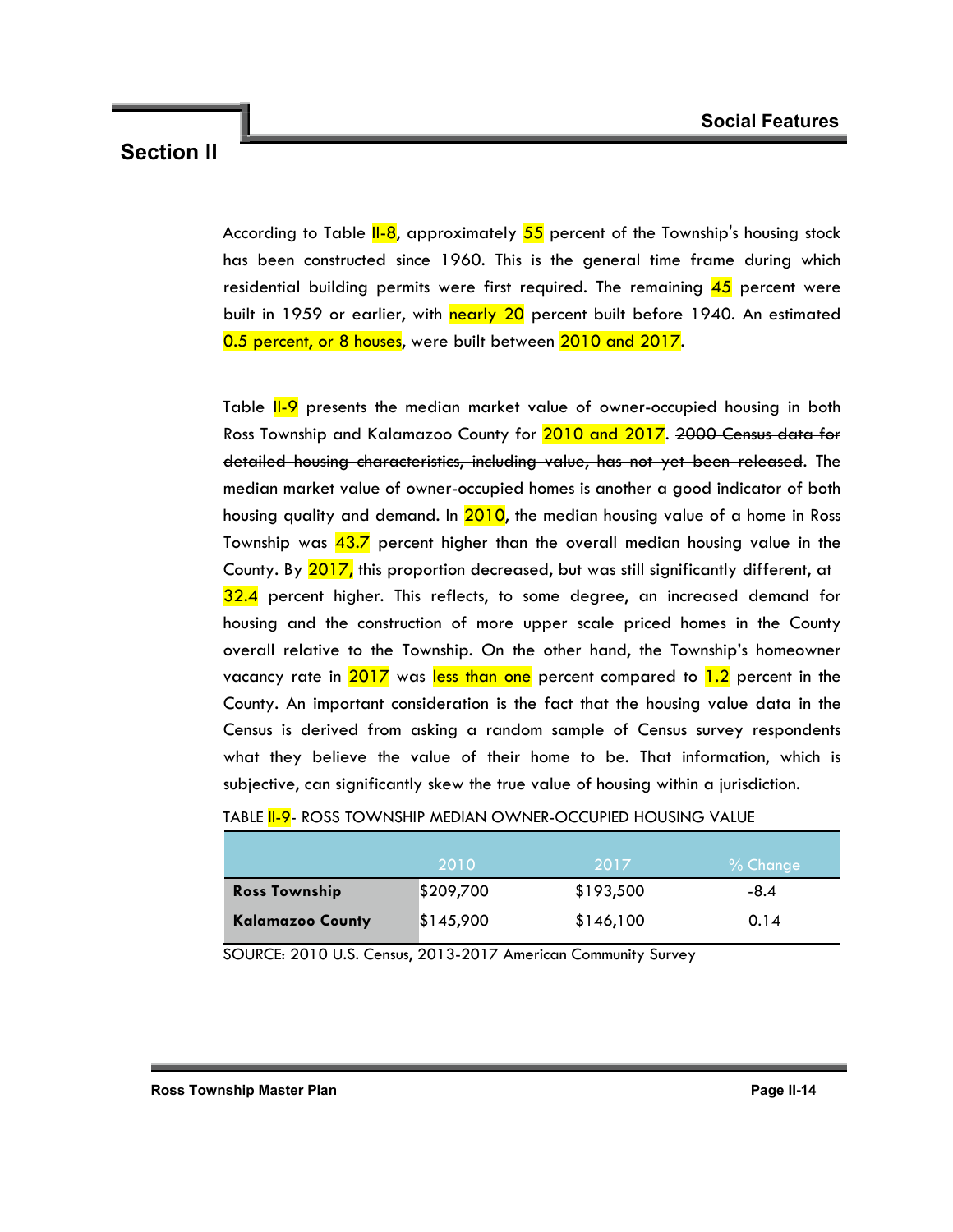Rental housing can be a significant contributor to the perception of housing quality in a community. Table  $II-10$  highlights the median monthly contract rent paid to landlords in the Township and County in 2010 and 2017. By reviewing contract rent, an indicator of housing quality, as well as the availability of supply and demand for rental units can be implied.

#### TABLE II-10 – MEDIAN MONTHLY CONTRACT RENT

|                                                                            | 2010            | 2017  | $%$ Change |
|----------------------------------------------------------------------------|-----------------|-------|------------|
| <b>Ross Township</b>                                                       | $$858 ($964^*)$ | \$730 | $-24.3$    |
| <b>Kalamazoo County</b>                                                    | \$675 (\$759)   | \$762 | 0.4        |
| *Number represents rent amount in 2017 dollars, based upon Consumers Price |                 |       |            |
| Index                                                                      |                 |       |            |

SOURCE: 2010 U.S. Census, 2013-2017 American Community Survey

According to Table  $II-10$ , in 2017, the median monthly contract rent rate in the Township was generally the same as found within the County as a whole. However, the percent change in rent between 2010 and 2017 may indicate that Ross Township's supply of rental/seasonal housing has not kept up with exceeded demand during the 2008 economic recession (hence a 24 percent decrease in median monthly contract rent rates). Kalamazoo County, during the same period, had a minimal median monthly contract rent change of 0.4 percent, indicating rental housing was more in line with overall demand.

#### **Summary**

Housing in Ross Township grew at a slightly slower annual rate than the average annual rate of population growth. This is estimated to be predicated on the slowing of the economy from 2008 to 2013 and the recent increase in construction focus in the Township on the conversion of seasonal housing units.

The median market value of owner-occupied housing in Ross Township dipped slightly between 2010 and 2017, which was not consistent with Kalamazoo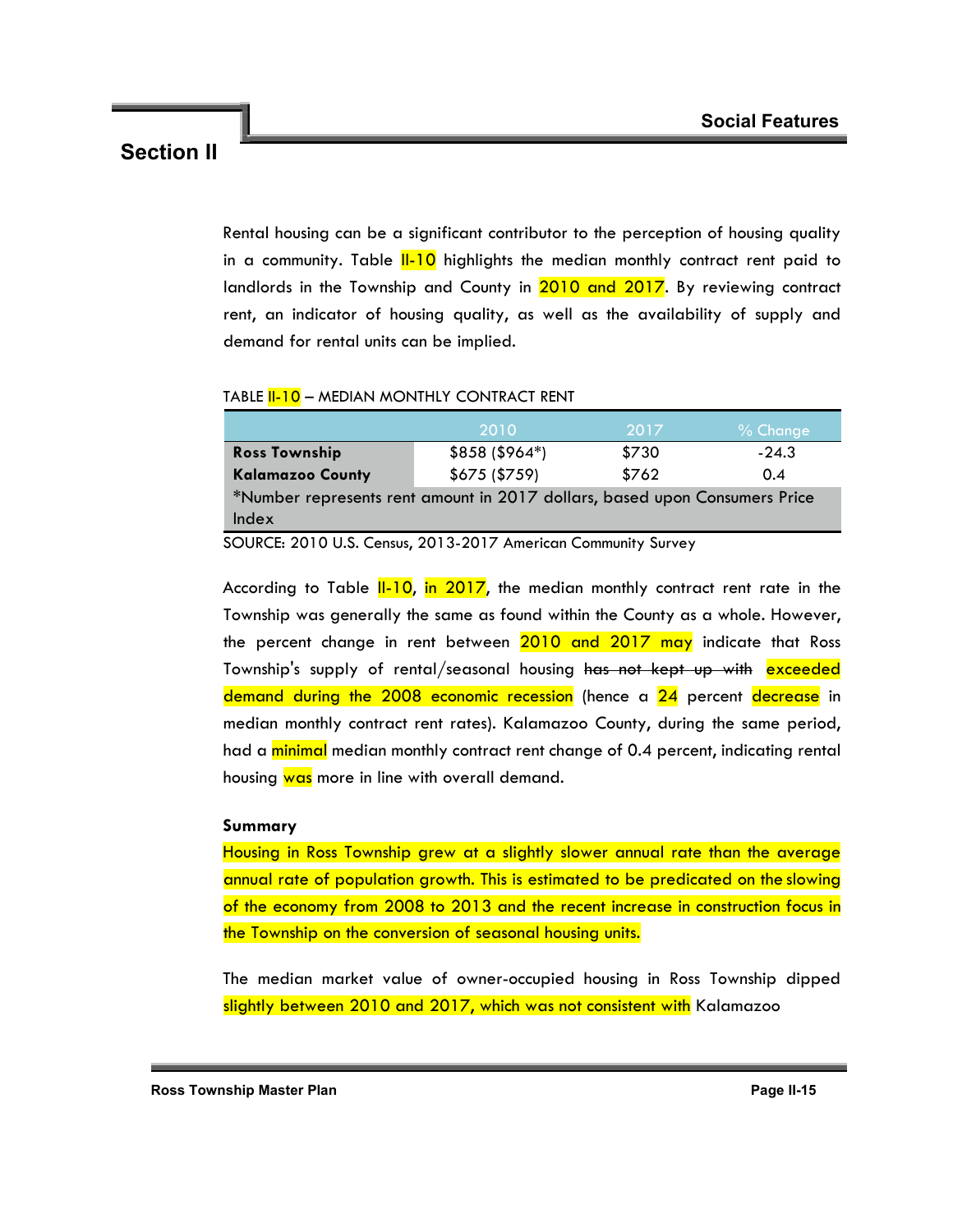County's stability over the same period. However, the Township's overall median housing value remained significantly higher in 2017 than the County as a whole (\$193,500 vs. \$146,100), indicating that while the value of the housing stock in the Township has not been experiencing strong growth, values remain higher than in the County overall. This could be due to a higher proportion of upper-scale housing being built in the rest of the County, a relatively lower demand for housing in the Township, or the inherent anomaly associated with the Census survey.

### **EDUCATION AND ECONOMICS**

### **Education and Occupation**

The level of formal education and occupational status are among the factors that define the ability of an individual or a household to be financially productive and contribute to the quality of life in their community. Typically, a person's occupation is related to the amount and type of education he or she achieved. Table **I-11** lists the educational attainment of Ross Township and Kalamazoo County residents in 2000 and 2010. This information is not yet available for the year 2000.

Educational levels increased in Ross Township between 2000 and 2010, with a significant increase in the population earning additional knowledge via post-high school education, be it a four-year college or an Associate Degree. In 2000, almost 43 percent of the Township's population had a Bachelor's Degree or better, substantially higher than the County's average of 33.4 percent.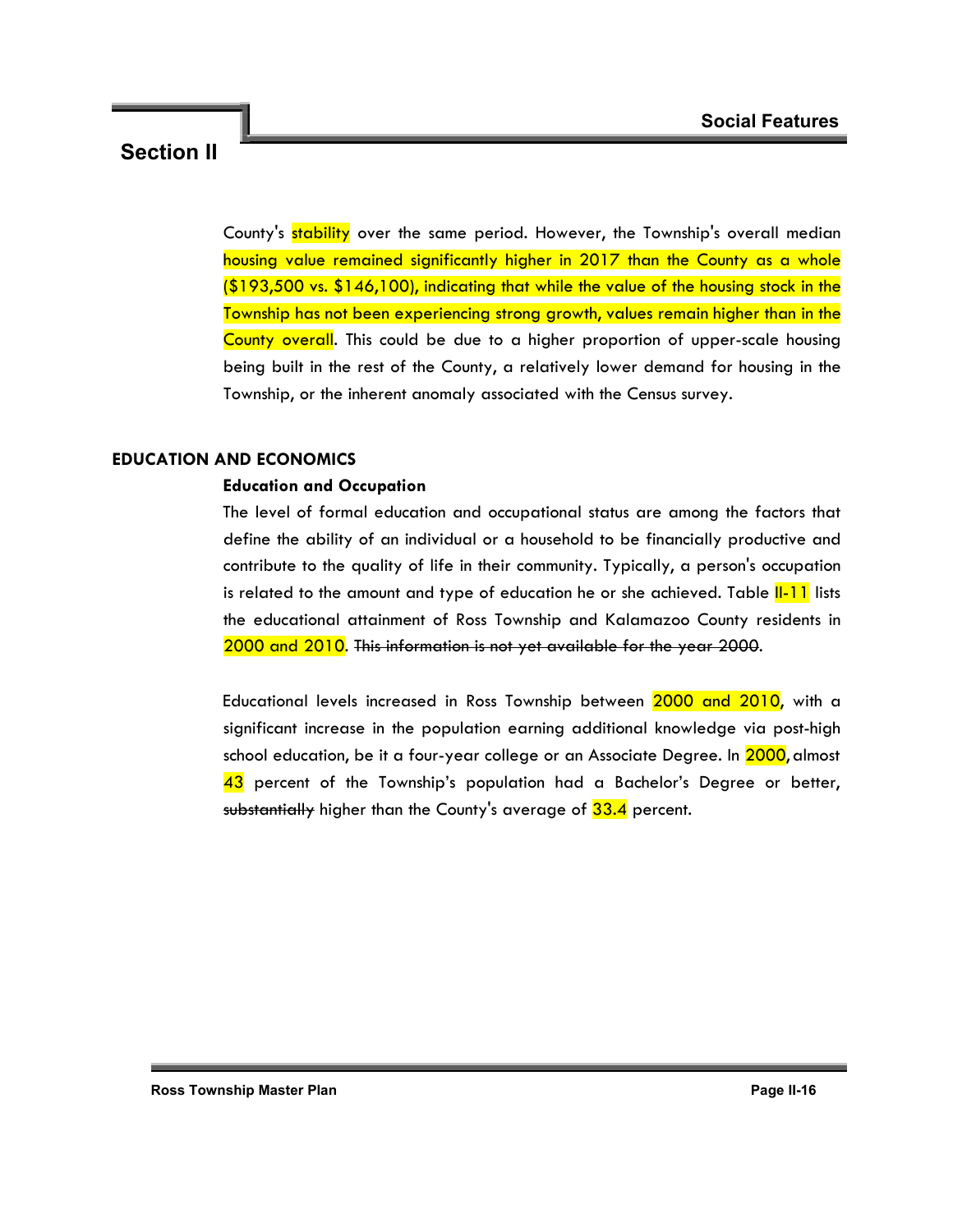| <b>Highest Educational Level Attained</b> | <b>Ross Township</b> |      | <b>Kalamazoo County</b> |        |  |
|-------------------------------------------|----------------------|------|-------------------------|--------|--|
|                                           | 2000                 | 2010 | 2000                    | 2010   |  |
| Less than 9th Grade                       | 49                   | 48   | 4,307                   | 3,652  |  |
| $%$ of Total                              | 1.4                  | 1.3  | 2.9                     | 2.4    |  |
| 9-12 Grade/No Diploma                     | 189                  | 106  | 11,967                  | 8,976  |  |
| % of Total                                | 5.3                  | 2.9  | 8.3                     | 5.9    |  |
| <b>High School Graduate</b>               | 906                  | 999  | 37,615                  | 39,404 |  |
| % of Total                                | 25.5                 | 27.5 | 25.9                    | 25.9   |  |
| <b>Some College or Associate Degree</b>   | 1,278                | 926  | 45,917                  | 49,141 |  |
| $%$ of Total                              | 35.9                 | 25.5 | 31.7                    | 32.3   |  |
| <b>Bachelors Degree</b>                   | 767                  | 963  | 27,586                  | 31,493 |  |
| % of Total                                | 21.6                 | 26.5 | 19.1                    | 20.7   |  |
| <b>Graduate/Professional Degree</b>       | 362                  | 589  | 17,603                  | 19,322 |  |
| $%$ of Total                              | 10.3                 | 16.2 | 12.1                    | 12.7   |  |
| SOURCE: 2000, 2010 U.S. Census            |                      |      |                         |        |  |

### TABLE **II-11** – EDUCATIONAL ATTAINMENT - PERSONS 25 YEARS AND OLDER

The higher a person's educational attainment, the more likely he or she is employed in higher paying professional or executive/managerial occupations. Table **II-12** compares the occupational characteristics of Ross Township and the County for 2017. This information in not yet available for the year 2000.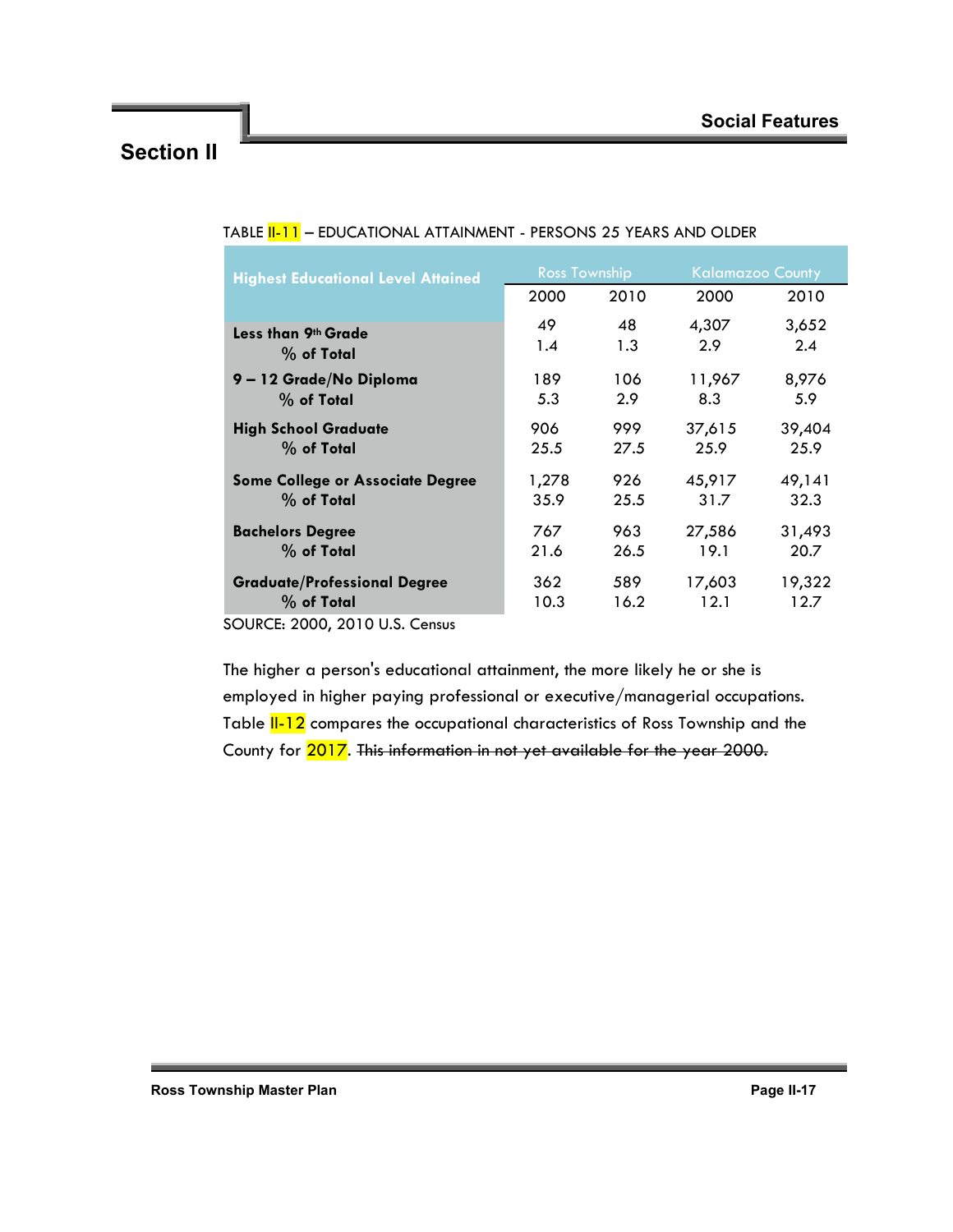|                                         |            | <b>Ross Township</b> | <b>Kalamazoo County</b> |
|-----------------------------------------|------------|----------------------|-------------------------|
|                                         |            |                      |                         |
|                                         |            | 2017                 | 2017                    |
| Management, Business, Financial         |            | 468                  | 19,259                  |
|                                         | % of Total | 18.7                 | 14.9                    |
| <b>Computer, Engineering, Science</b>   |            | 121                  | 8,090                   |
|                                         | % of Total | 4.8                  | 6.3                     |
|                                         |            |                      |                         |
| <b>Education, Legal, Community</b>      |            | 267                  | 14,844                  |
| Service, Arts, Media                    | % of Total | 10.7                 | 11.5                    |
|                                         |            |                      |                         |
| <b>Healthcare Practitioner</b>          |            | 147                  | 8,498                   |
|                                         | % of Total | 5.9                  | 6.6                     |
| <b>Healthcare Support</b>               |            | 51                   | 4,216                   |
|                                         | % of Total | 2.1                  | 3.3                     |
|                                         |            |                      |                         |
| <b>Protectives Services</b>             |            | 54                   | 1,710                   |
|                                         | % of Total | 2.2                  | 1.3                     |
| <b>Food Preparation, Serving</b>        |            | 139                  | 9,029                   |
|                                         | % of Total | 5.5                  | 7.1                     |
| <b>Building/Grounds</b>                 |            | 105                  | 4,469                   |
| <b>Maintenance</b>                      |            | 4.2                  | 3.5                     |
|                                         | % of Total |                      |                         |
|                                         |            |                      |                         |
| <b>Personal Care/Service</b>            |            | 22                   | 5,053                   |
|                                         | % of Total | 0.9                  | 3.8                     |
| <b>Sales</b>                            |            | 526                  | 29,100                  |
|                                         | % of Total | 20.9                 | 22.6                    |
| <b>Natural Resources,</b>               | % of Total | 260                  | 7,883                   |
| <b>Construction, Maintenance/Repair</b> |            | 10.3                 | 6.1                     |
|                                         |            |                      |                         |
| Production                              |            | 190                  | 10,379                  |
|                                         | % of Total | 7.5                  | 8.1                     |
| <b>Transportation, Material</b>         |            | 157                  | 6,408                   |
| Moving                                  | % of Total | 6.3                  | 4.9                     |
|                                         |            |                      |                         |

### TABLE  $11-12 -$  OCCUPATIONS

SOURCE: 2013-2017 American Community Survey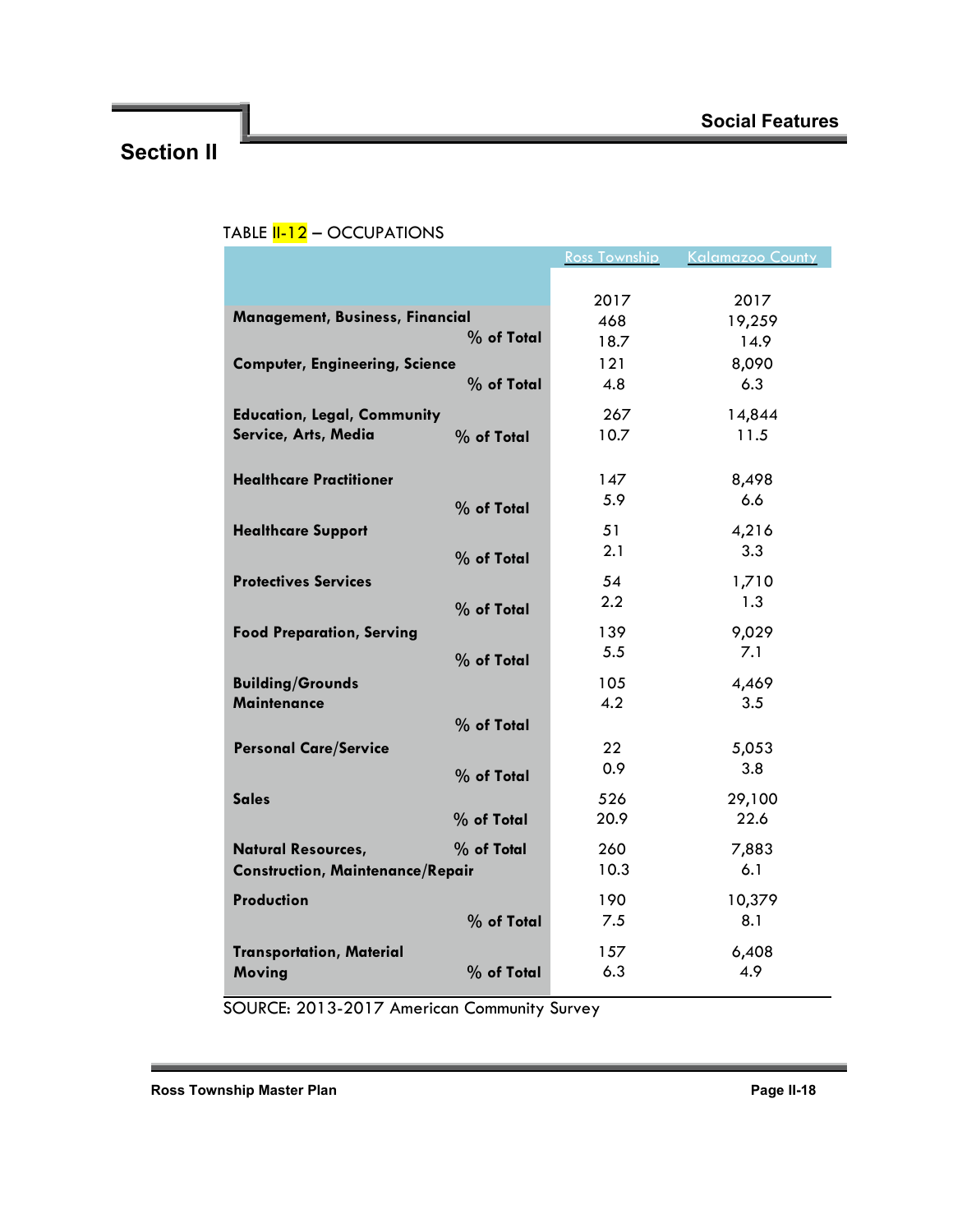In 2017, occupations in the Sales and Office field made up nearly 21 percent of all residents surveyed in the Township. That is similar to the County as a whole, and represents a more financially healthy and well-educated community population base. than the County in the general. At almost  $19$  percent, the second largest occupational category among Ross Township residents is Management, Business and Financial, another well-paying occupational category, defined as white collar workers who are employed in special, technical fields (such as an environmental engineer). Both the Education, Legal, Community Service and Construction occupations rank third among Township residents, with 10 percent of the total surveyed. For Kalamazoo County, Sales is the highest occupation at 23 percent, with the Management, Business, and Financial category second highest at 15 percent.

Farming accounted for only 1.9 percent of occupations for Ross Township, just slightly higher than the County at less than 0.5 percent. This is reflective of a decrease in full-time farming in the Township and the increased urbanization of the Township and the County as a whole.

Significant local employers include Fort James Corporation in Parchment, Pharmacia Corporation in Kalamazoo/Portage, the Federal Center and Kellogg Corporation in Battle Creek, Imagyn Medical Technologies in Richland, Eaton Corporation in Galesburg, and the Target Distribution Center in Charleston Township, all outside of Ross Township. The Kellogg Biological Station and Michigan State University Cooperative Extension Service are major institutional entities within the Township, employing people in the teaching and environmental research communities.

### **Location of Employment**

Beyond the type of work residents do, the location of employment also contributes to the character of the Township. Table  $II-13$  shows the number and proportion of employed residents who work either within Ross Township, or outside the Township borders. In 1990, over 73 percent of Ross Township residents were employed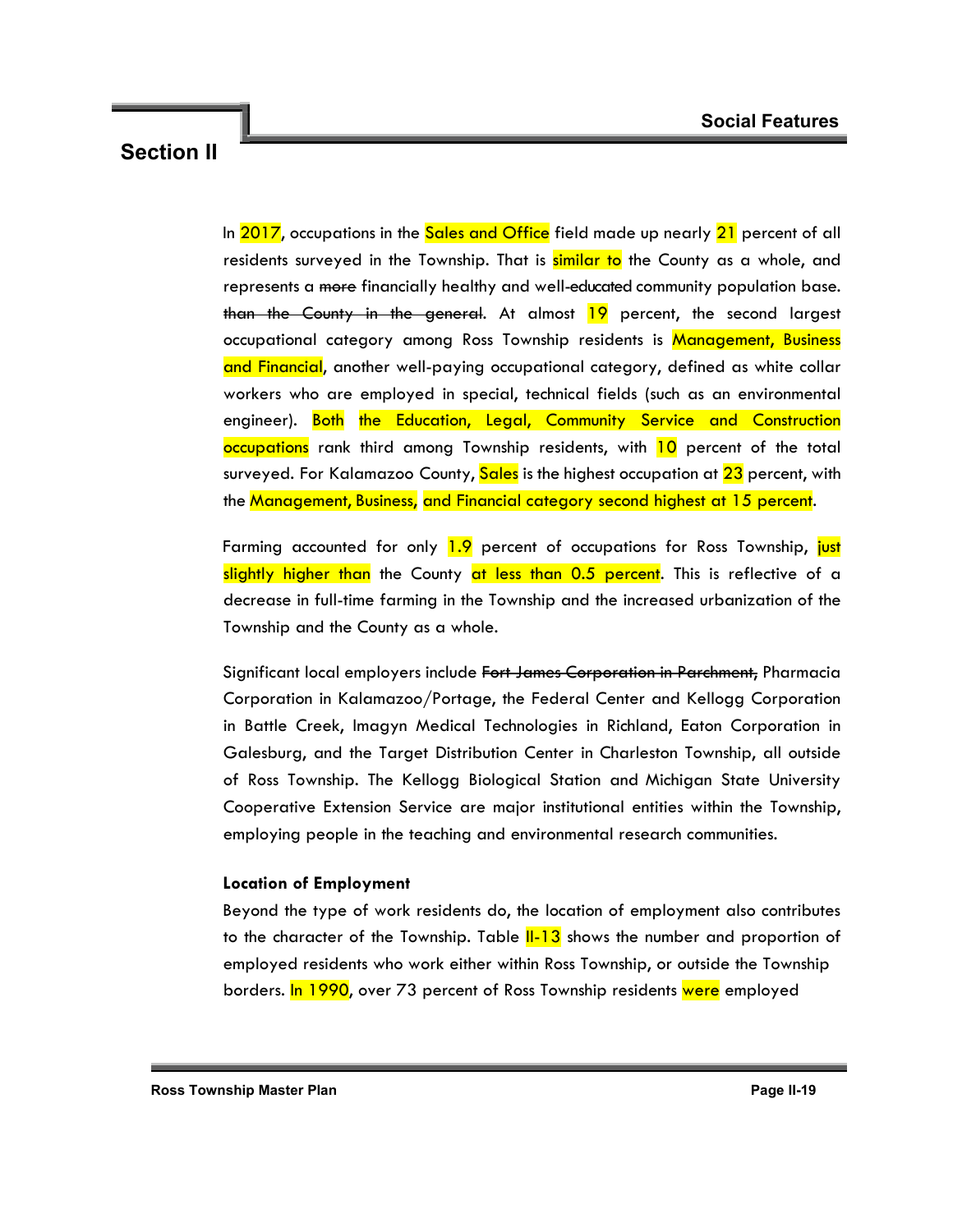outside the Township, with approximately 26.6 percent working somewhere within the Township. Though estimates for location of employment for the year 2017 are not available, *'travel time to work'* estimates suggest that about 26% of the work force is still employed within the Township, while the percent employed within the region decreased to around 36%, causing the percent employed outside of the region to increase to around the 36%.

TABLE **II-13** - GENERAL LOCATIONS OF EMPLOYMENT FOR ROSS TOWNSHIP RESIDENTS - 1990

|                                        | #   | $%$ of Total |
|----------------------------------------|-----|--------------|
| <b>Employed in Township</b>            | 553 | 26.9         |
| <b>Employed in Remainder of Region</b> | 963 | 46.9         |
| <b>Worked Outside of Region</b>        | 537 | 26.2         |

SOURCE: 1990 U.S. Census of Population and Housing - STF3A

Travel time to work is important for anyone looking to locate within a community. It also can help be a measure about where most of the jobs are located in relationship to the Township. Table  $\frac{11-14}{1}$  lists the travel times to work for Ross Township residents.

| <b>Minutes</b>      | #   | % of Total |
|---------------------|-----|------------|
| Less than 10        | 362 | 15.0       |
| $10 - 14$           | 272 | 11.3       |
| $15 - 19$           | 296 | 12.3       |
| $20 - 24$           | 388 | 16.1       |
| $25 - 29$           | 222 | 9.2        |
| $30 - 34$           | 424 | 17.6       |
| $35 - 44$           | 99  | 4.1        |
| $45 - 59$           | 82  | 3.4        |
| 60 or more          | 265 | 11.0       |
| <b>Work at Home</b> |     |            |

TABLE **II-14** – TRAVEL TIMES TO WORK - 2017

SOURCE: 2013-2017 American Community Survey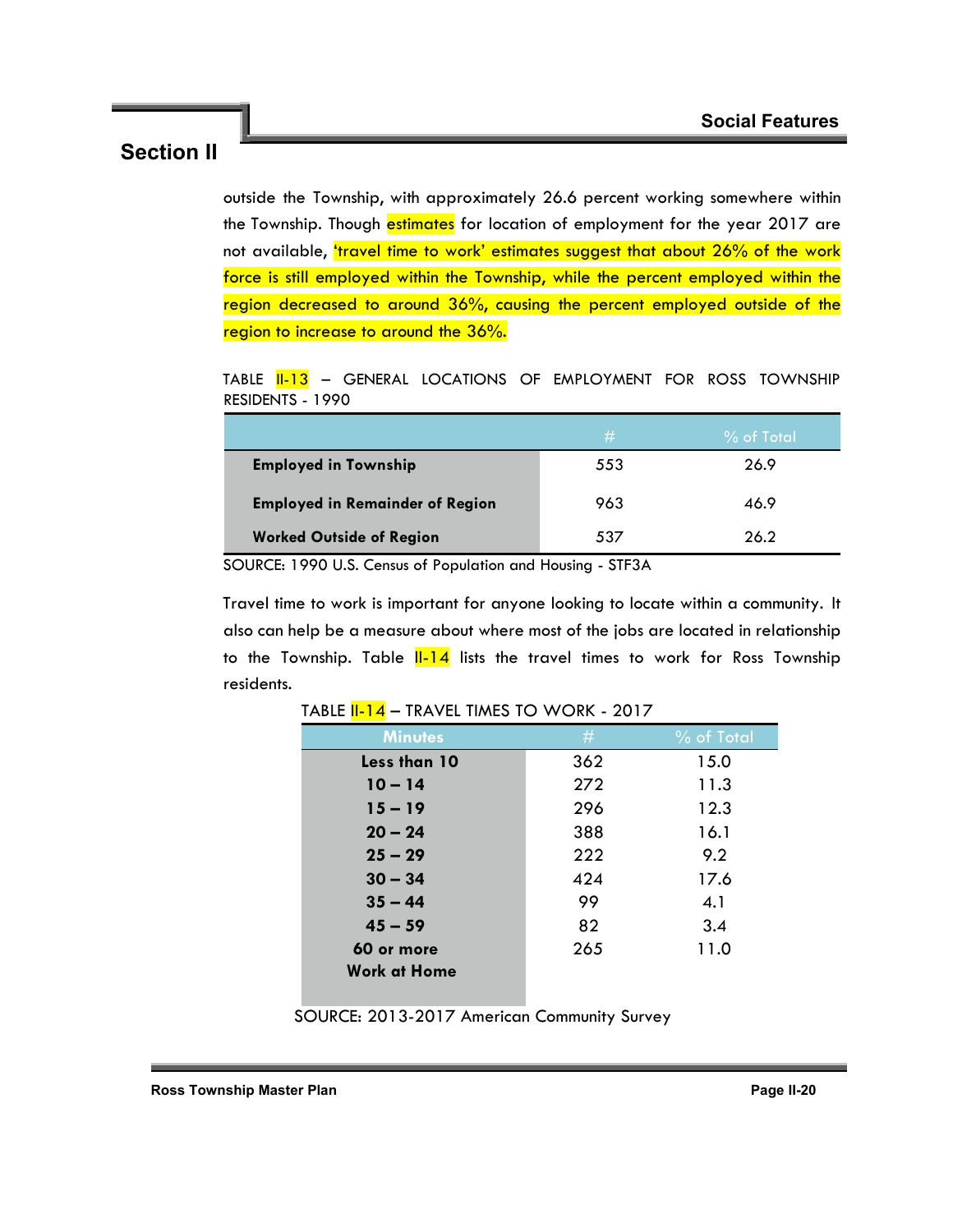According to Table  $II-14$ , approximately  $55$  percent of Ross Township residents commute to work in  $24$  minutes or less. This likely indicates that most of the jobs outside of the Township are located in neighboring cities and townships, including the cities of Battle Creek and Kalamazoo.

### **Income**

Household income is an important measure of the economic wellbeing of Ross Township, helping to determine the quality and quantity of retail goods and services purchased both within the Township and surrounding areas. Table **II-15** lists recent median household incomes for the Township and Kalamazoo County, and indicates that household income in the Township in both 2000 and 2010 was significantly higher than the County as a whole. When adjusted for inflation, Kalamazoo County shows a 6.6 percent change in median household income between 2000 and 2010, while Ross Township's median household income grew by  $18.5$  percent over the same period. Household income data through the 2000 Census has yet to be released.

### TABLE II-15 – MEDIAN HOUSEHOLD INCOME – 2000/2010

|                         | 2000     | 2010     | $%$ Change |
|-------------------------|----------|----------|------------|
| <b>Ross Township</b>    | \$58,446 | \$69,265 | 18.5       |
| <b>Kalamazoo County</b> | \$42,022 | \$44,794 | 6.6        |
|                         |          |          |            |

### SOURCE: 2000, 2010 U.S. Census

Table **II-16 reflects the estimated** median household incomes for Ross Township and Kalamazoo County in 2017. American Community Survey (U.S. Census) estimates that Ross Township continued to out-perform the County as a whole. Though Kalamazoo County saw an increase in the median household income of nearly 16% percent during 2010 to 2017, Ross Township's median household income remained almost \$20,000 higher than that of the County.